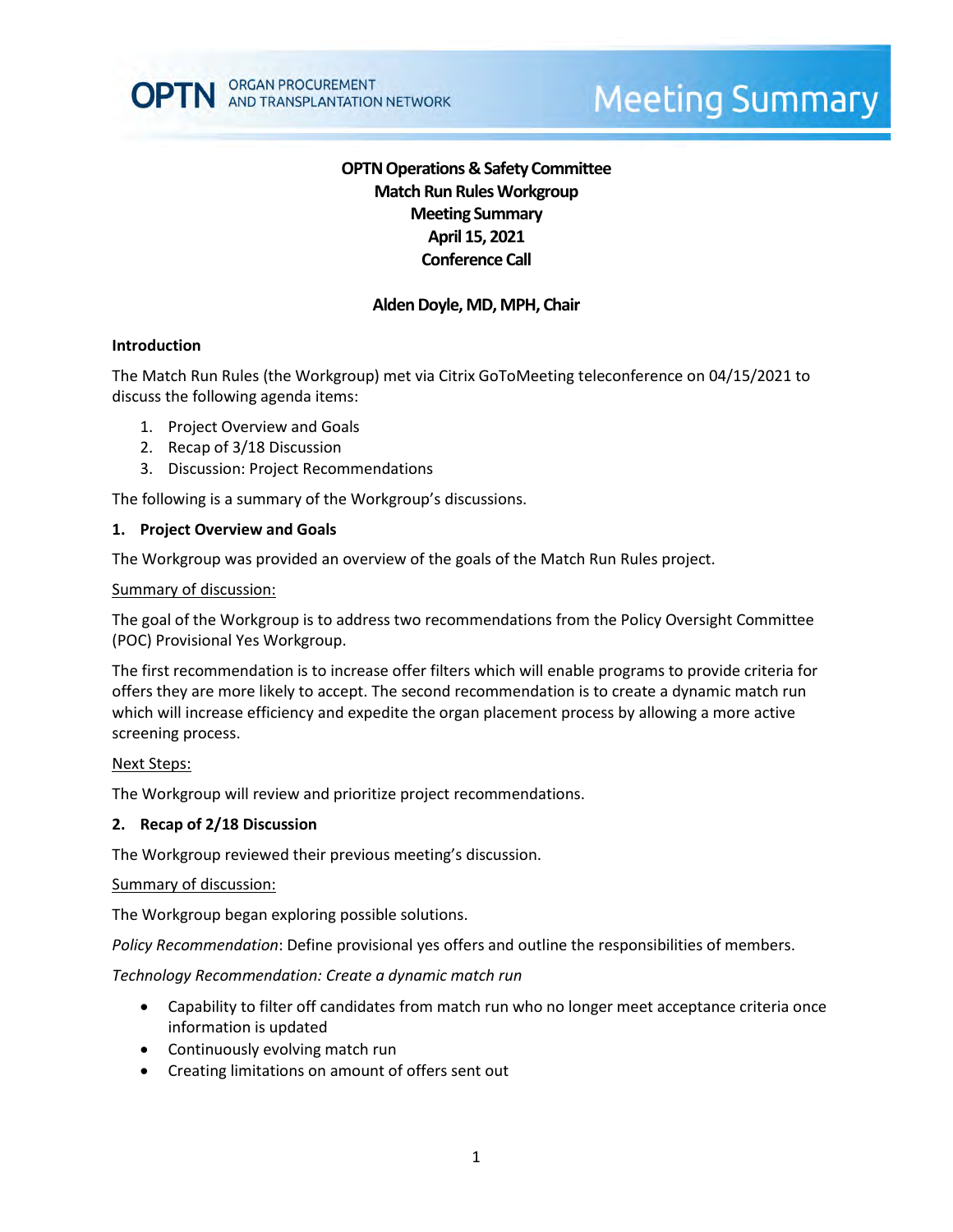#### **3. Discussion: Project Scope**

The Workgroup continued to explore, review, and prioritize possible solutions.

#### Summary of discussion:

# *Provisional Yes Policy*

The Workgroup discussed creating a policy which defines "provisional yes". The Chair suggested policy that outlines timeframes for accepting an offer based on a provisional yes entry. A member agreed but suggested a defined response timeframe only be applied to back up programs. Another member disagreed with this suggestion citing concerns of unintended consequences. The member explained this suggestion could narrow allocation and keep candidates from receiving offers that they otherwise have the potential to receive and accept.

A member suggested that responsibilities of provisional yes offers be defined based on the quality of the organ being offered. Another member agreed with this suggestion and stated that kidney donor profile index (KDPI) may be a parameter used to vary provisional yes responsibilities.

Another member suggested the limitations could be based on donor information. A member agreed and suggested that the limitations could change based on the stage of allocation. The member explained that early in the allocation, there are multi-organ considerations, meaning it would be unfair to push programs with kidney only candidates to review the offer when it might not get to them based on the stage of allocation. The Chair asked if an organ procurement organization (OPO) could create a sliding scale for how many offers to extend. The member responded that OPOs developing personalized sliding scales may be too variable, so a more standardized and systematic approach is better.

A member suggested creating the ability for OPOs to alert transplant programs to review an offer for all of their patients when there is a high KDPI and a long post cross clamp time. The member explained that this would help OPOs know where to go so that an organ is not wasted. Another member stated that transplant programs have the ability to accept or decline an offer on behalf of all their listed patients.

Another member stated that the expedited liver placement is working well and suggested a similar framework be built for kidney. The member suggested defining a certain cold ischemia time (CIT) that would allow for an expedited kidney placement in order to increase placement of organs. Members agreed with this idea.

# *Dynamic Match Run*

The Workgroup discussed possible technology solutions. A member asked if overall allocation time could be tracked when evaluating the impact of technology solutions for a dynamic match run. The Chair agreed this would be helpful data to track. The Chair added two additional potential evaluation measures, 1) discard rates, and 2) frequency of candidates dropping off match runs when new information becomes available.

The Workgroup reviewed donor acceptance screening criteria. The Chair asked which criteria the Workgroup would want to include if they were to go forward with a project to allow the capability of candidates to filter on and off the match run. A member responded that, ideally, all of the criteria would be included.

The Workgroup discussed which donor acceptance screening criteria would be most impactful in order to perform an initial data analysis. The Workgroup suggested the following:

- Viral related criteria (hepatitis C & hepatitis B Core)
- LFT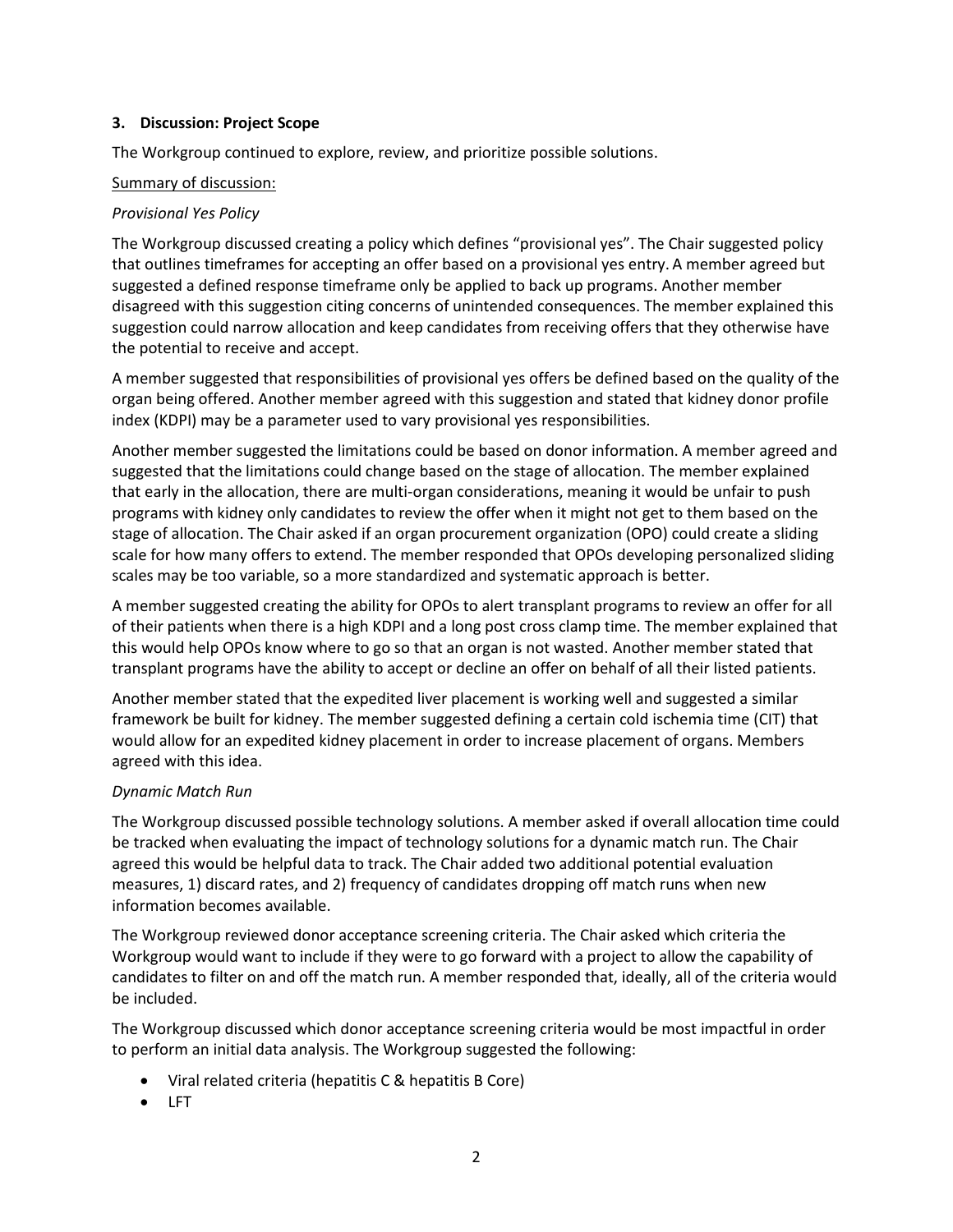- Organ function related criteria
- Peak creatinine
- Biopsy
- Warm time/cold time
- Inter-operative findings (glomerular sclerosis, liver biopsy, warm ischemic time)

A member clarified that candidates with provisional yes entered would not drop off the match run if new information is updated; updates based on new information are applied to patients who have not yet received the offer.

The Workgroup discussed the proposed idea of a continuously evolving match run. Some members agreed it is a good idea but based on the high work effort involved for implementation, it may be better addressed in a second phase of this project. The Chair stated that while a continuously evolving match run would require a large implementation effort, it is an important update to the system that will help ensure organs are being matched to those who need it the most. Other members agreed that the Workgroup should continue to explore this idea and receive more information about implementation aspects before dismissing it.

The Workgroup discussed metrics to analyze the impact of a continuously evolving match run. A member stated higher acceptance rates, fewer refusals, and faster allocation would show the benefit of a continuously evolving match run. The Chair suggested metrics related to organ discards and cold ischemic time. Another member suggested entry time of acceptance into the match run as a metric. IT staff suggested a metric related to medically urgent or status 1 candidates.

The Workgroup discussed setting a limit on the number of eligible candidates included on a match run. A member stated a limitation on amount of offers would help surgeons not be overwhelmed with offers. The member stated standardization would be needed, and suggested varying the amount of offers allowed based on KDPI. Another member agreed and added that brain dead versus donation after cardiac death (DCD) would be another way to filter the amount of offers allowed. The member stated that this idea, in conjunction with the Workgroup's other ideas, would help the move towards a more efficient system.

The Chair asked how multi-organ offers would be managed with setting limits on the amount of offers. A member suggested that once the new OPTN Multi-Organ Transplantation (MOT) Committee is formed, they may be helpful in this conversation.

The Workgroup will discuss setting time limits on offers during their next meeting, as well as prioritize their current recommendations.

# Next steps:

The Workgroup will continue discussions regarding match and organ processes. The Chair will present an update to the Policy Oversight Committee on the Workgroup's progress during their meeting on May 12, 2021.

# **Upcoming Meeting**

- May 20, 2021 (teleconference)
- June 17, 2021 (teleconference)